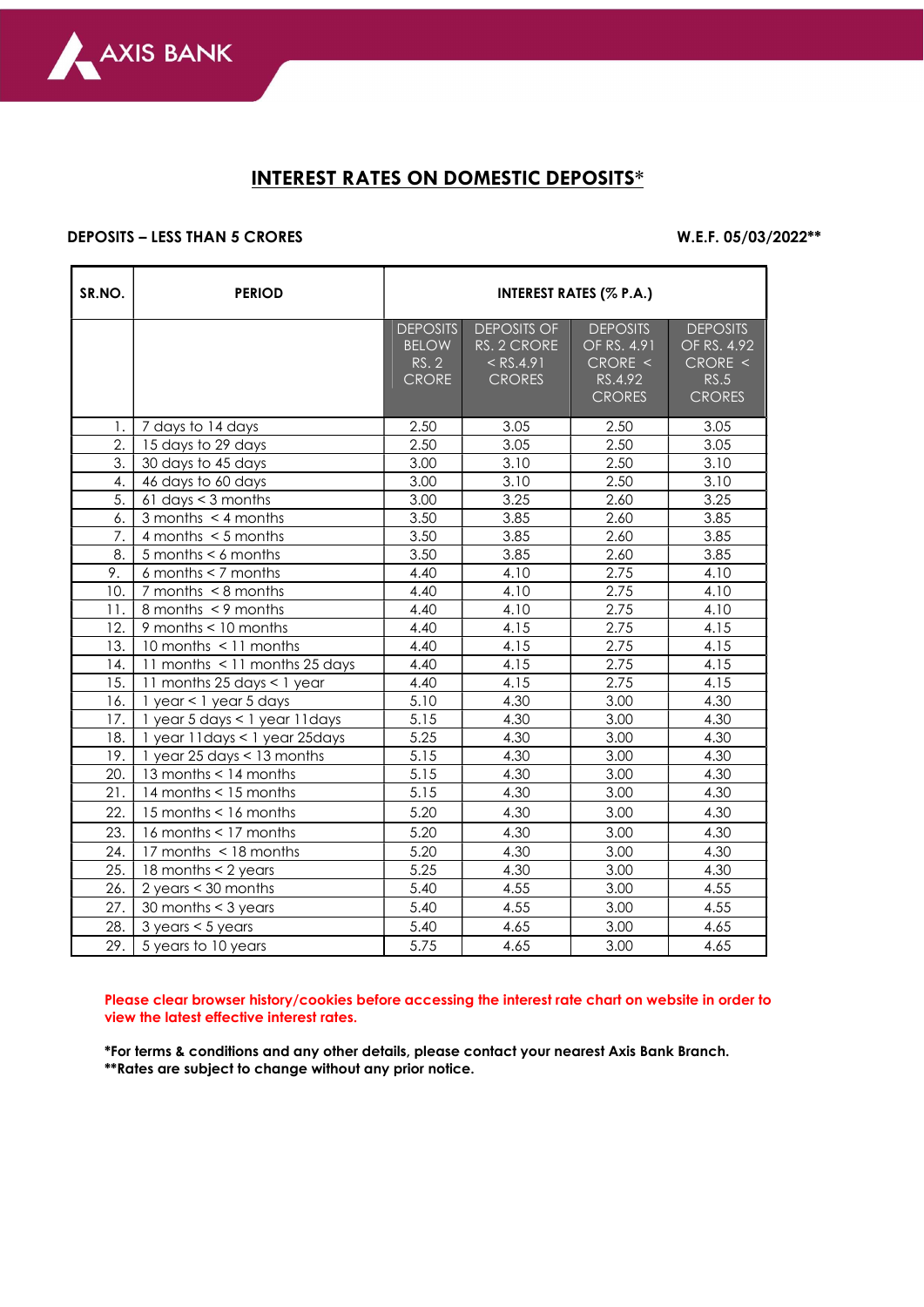| SR.NO. | <b>PERIOD</b>                       | <b>INTEREST RATES (% P.A.)</b>                               |                                                                   |                                                                       |                                                                    |  |  |
|--------|-------------------------------------|--------------------------------------------------------------|-------------------------------------------------------------------|-----------------------------------------------------------------------|--------------------------------------------------------------------|--|--|
|        |                                     | <b>DEPOSIT</b><br>S<br><b>BELOW</b><br>RS. 2<br><b>CRORE</b> | <b>DEPOSITS OF</b><br>RS. 2 CRORE<br>$<$ RS.4.91<br><b>CRORES</b> | <b>DEPOSITS OF</b><br>RS. 4.91<br>CRORE <<br>RS.4.92<br><b>CRORES</b> | <b>DEPOSITS</b><br>OF RS. 4.92<br>CRORE <<br>RS.5<br><b>CRORES</b> |  |  |
| 1.     | 7 days to 14 days                   | 2.50                                                         | 3.05                                                              | 2.50                                                                  | 3.05                                                               |  |  |
| 2.     | 15 days to 29 days                  | 2.50                                                         | 3.05                                                              | 2.50                                                                  | 3.05                                                               |  |  |
| 3.     | 30 days to 45 days                  | 3.00                                                         | 3.10                                                              | 2.50                                                                  | 3.10                                                               |  |  |
| 4.     | 46 days to 60 days                  | 3.00                                                         | 3.10                                                              | 2.50                                                                  | 3.10                                                               |  |  |
| 5.     | $61$ days $<$ 3 months              | 3.00                                                         | 3.25                                                              | 2.60                                                                  | 3.25                                                               |  |  |
| 6.     | 3 months $<$ 4 months               | 3.50                                                         | 3.85                                                              | 2.60                                                                  | 3.85                                                               |  |  |
| 7.     | 4 months $<$ 5 months               | 3.50                                                         | 3.85                                                              | 2.60                                                                  | 3.85                                                               |  |  |
| 8.     | $5$ months $< 6$ months             | 3.50                                                         | 3.85                                                              | 2.60                                                                  | 3.85                                                               |  |  |
| 9.     | $6$ months $<$ 7 months             | 4.65                                                         | 4.35                                                              | 3.00                                                                  | 4.35                                                               |  |  |
| 10.    | $7$ months $< 8$ months             | 4.65                                                         | 4.35                                                              | 3.00                                                                  | 4.35                                                               |  |  |
| 11.    | 8 months < 9 months                 | 4.65                                                         | 4.35                                                              | 3.00                                                                  | 4.35                                                               |  |  |
| 12.    | 9 months < 10 months                | 4.65                                                         | 4.40                                                              | 3.00                                                                  | 4.40                                                               |  |  |
| 13     | 10 months < 11 months               | 4.65                                                         | 4.40                                                              | 3.00                                                                  | 4.40                                                               |  |  |
| 14.    | 11 months < 11 months 25 days       | 4.65                                                         | 4.40                                                              | 3.00                                                                  | 4.40                                                               |  |  |
| 15.    | 11 months 25 days < 1 year          | 4.65                                                         | 4.40                                                              | 3.00                                                                  | 4.40                                                               |  |  |
| 16.    | $1$ year < $1$ year 5 days          | 5.75                                                         | 4.95                                                              | 3.65                                                                  | 4.95                                                               |  |  |
| 17.    | 1 year 5 days < 1 year 11 days      | 5.80                                                         | 4.95                                                              | 3.65                                                                  | 4.95                                                               |  |  |
| 18.    | 1 year 11 days < 1 year 25 days     | 5.90                                                         | 4.95                                                              | 3.65                                                                  | 4.95                                                               |  |  |
| 19.    | 1 year 25 days < 13 months          | 5.80                                                         | 4.95                                                              | 3.65                                                                  | 4.95                                                               |  |  |
| 20.    | 13 months < 14 months               | 5.80                                                         | 4.95                                                              | 3.65                                                                  | 4.95                                                               |  |  |
| 21.    | 14 months < 15 months               | 5.80                                                         | 4.95                                                              | 3.65                                                                  | 4.95                                                               |  |  |
| 22.    | 15 months < 16 months               | 5.85                                                         | 4.95                                                              | 3.65                                                                  | 4.95                                                               |  |  |
| 23.    | 16 months < 17 months               | 5.85                                                         | 4.95                                                              | 3.65                                                                  | 4.95                                                               |  |  |
| 24.    | 17 months < 18 months               | 5.85                                                         | 4.95                                                              | 3.65                                                                  | 4.95                                                               |  |  |
| 25.    | 18 Months $<$ 2 years               | 5.90                                                         | 4.95                                                              | 3.65                                                                  | 4.95                                                               |  |  |
| 26.    | $2$ years $<$ 30 months             | 6.05                                                         | 5.20                                                              | 3.65                                                                  | 5.20                                                               |  |  |
| 27.    | 30 months $<$ 3 years               | 6.05                                                         | 5.20                                                              | 3.65                                                                  | 5.20                                                               |  |  |
| 28.    | $3 \text{ years} < 5 \text{ years}$ | 6.05                                                         | 5.30                                                              | 3.65                                                                  | 5.30                                                               |  |  |
| 29.    | 5 years to 10 years                 | 6.50                                                         | 5.40                                                              | 3.75                                                                  | 5.40                                                               |  |  |

Please clear browser history/cookies before accessing the interest rate chart in order to view the latest effective interest rates.

\*For terms & conditions and any other details, please contact your nearest Axis Bank Branch. \*\* Rates are subject to change without any prior notice.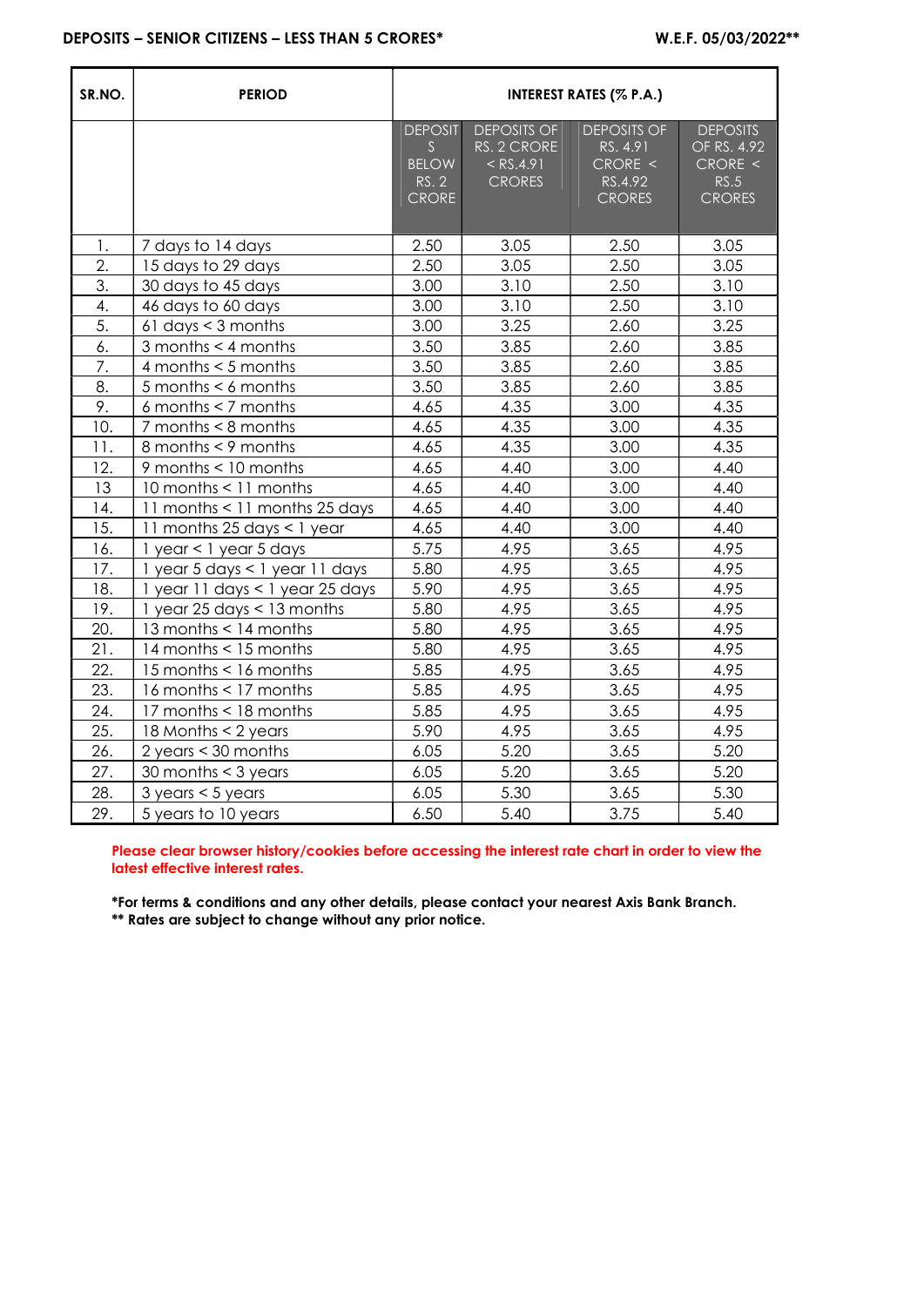| Sr.<br>No. | <b>PERIOD</b>                       | <b>INTEREST RATES (% P.A.)</b>                                   |                                                 |                                                        |                                                     |                                                             |                                                        |  |
|------------|-------------------------------------|------------------------------------------------------------------|-------------------------------------------------|--------------------------------------------------------|-----------------------------------------------------|-------------------------------------------------------------|--------------------------------------------------------|--|
|            |                                     | RS. 5<br><b>CRORES</b><br>$\lt$<br><b>RS.10</b><br><b>CRORES</b> | RS. 10<br>CRORES <<br>RS.24.75<br><b>CRORES</b> | RS. 24.75<br>CRORES <<br><b>RS.25</b><br><b>CRORES</b> | RS. 25<br>CRORES <<br><b>RS.50</b><br><b>CRORES</b> | RS. 50<br><b>CRORES</b><br>$\lt$<br>RS.100<br><b>CRORES</b> | RS. 100<br><b>CRORES</b><br><b>AND</b><br><b>ABOVE</b> |  |
|            |                                     |                                                                  |                                                 |                                                        |                                                     |                                                             |                                                        |  |
| 1.         | 7 days to 14 days                   | 3.05                                                             | 3.05                                            | 2.50                                                   | 3.05                                                | 3.05                                                        | 3.05                                                   |  |
| 2.         | 15 days to 29 days                  | 3.05                                                             | 3.05                                            | 2.50                                                   | 3.05                                                | 3.05                                                        | 3.05                                                   |  |
| 3.         | 30 days to 45 days                  | 3.10                                                             | 3.10                                            | 2.50                                                   | 3.10                                                | 3.10                                                        | 3.10                                                   |  |
| 4.         | 46 days to 60 days                  | 3.10                                                             | 3.10                                            | 2.50                                                   | 3.10                                                | 3.10                                                        | 3.10                                                   |  |
| 5.         | 61 days $<$ 3 months                | 3.25                                                             | 3.25                                            | 2.60                                                   | 3.25                                                | 3.25                                                        | 3.25                                                   |  |
| 6.         | 3 months $<$ 4 months               | 3.85                                                             | 3.85                                            | 2.60                                                   | 3.85                                                | 3.85                                                        | 3.85                                                   |  |
| 7.         | 4 months $<$ 5 months               | 3.85                                                             | 3.85                                            | 2.60                                                   | 3.85                                                | 3.85                                                        | 3.85                                                   |  |
| 8.         | 5 months $< 6$ months               | 3.85                                                             | 3.85                                            | 2.60                                                   | 3.85                                                | 3.85                                                        | 3.85                                                   |  |
| 9.         | 6 months $<$ 7 months               | 4.10                                                             | 4.10                                            | 2.75                                                   | 4.10                                                | 4.10                                                        | 4.10                                                   |  |
| 10.        | $7$ months $< 8$ months             | 4.10                                                             | 4.10                                            | 2.75                                                   | 4.10                                                | 4.10                                                        | 4.10                                                   |  |
| 11.        | 8 months < 9 months                 | 4.10                                                             | 4.10                                            | 2.75                                                   | 4.10                                                | 4.10                                                        | 4.10                                                   |  |
| 12.        | 9 months < 10 months                | 4.15                                                             | 4.15                                            | 2.75                                                   | 4.15                                                | 4.15                                                        | 4.15                                                   |  |
| 13         | 10 months < 11 months               | 4.15                                                             | 4.15                                            | 2.75                                                   | 4.15                                                | 4.15                                                        | 4.15                                                   |  |
| 14.        | 11 months < 11 months 25 days       | 4.15                                                             | 4.15                                            | 2.75                                                   | 4.15                                                | 4.15                                                        | 4.15                                                   |  |
| 15.        | 11 months 25 days < 1 year          | 4.15                                                             | 4.15                                            | 2.75                                                   | 4.15                                                | 4.15                                                        | 4.15                                                   |  |
| 16.        | $1$ year < $1$ year 5 days          | 4.30                                                             | 4.30                                            | 3.00                                                   | 4.30                                                | 4.30                                                        | 4.30                                                   |  |
| 17.        | 1 year 5 days < 1 year 11 days      | 4.30                                                             | 4.30                                            | 3.00                                                   | 4.30                                                | 4.30                                                        | 4.30                                                   |  |
| 18.        | 1 year 11 days < 1 year 25 days     | 4.30                                                             | 4.30                                            | 3.00                                                   | 4.30                                                | 4.30                                                        | 4.30                                                   |  |
| 19.        | 1 year 25 days $<$ 13 months        | 4.30                                                             | 4.30                                            | 3.00                                                   | 4.30                                                | 4.30                                                        | 4.30                                                   |  |
| 20.        | 13 months < 14 months               | 4.30                                                             | 4.30                                            | 3.00                                                   | 4.30                                                | 4.30                                                        | 4.30                                                   |  |
| 21.        | 14 months < 15 months               | 4.30                                                             | 4.30                                            | 3.00                                                   | 4.30                                                | 4.30                                                        | 4.30                                                   |  |
| 22.        | 15 months < 16 months               | 4.30                                                             | 4.30                                            | 3.00                                                   | 4.30                                                | 4.30                                                        | 4.30                                                   |  |
| 23.        | 16 months < 17 months               | 4.30                                                             | 4.30                                            | 3.00                                                   | 4.30                                                | 4.30                                                        | 4.30                                                   |  |
| 24.        | 17 months < 18 months               | 4.30                                                             | 4.30                                            | 3.00                                                   | 4.30                                                | 4.30                                                        | 4.30                                                   |  |
| 25.        | 18 Months < 2 years                 | 4.30                                                             | 4.30                                            | 3.00                                                   | 4.30                                                | 4.30                                                        | 4.30                                                   |  |
| 26.        | 2 years $<$ 30 months               | 4.55                                                             | 4.55                                            | 3.00                                                   | 4.55                                                | 4.55                                                        | 4.55                                                   |  |
| 27.        | 30 months $<$ 3 years               | 4.55                                                             | 4.55                                            | 3.00                                                   | 4.55                                                | 4.55                                                        | 4.55                                                   |  |
| 28.        | $3 \text{ years} < 5 \text{ years}$ | 4.65                                                             | 4.65                                            | 3.00                                                   | 4.65                                                | 4.65                                                        | 4.65                                                   |  |
| 29.        | 5 years to 10 years                 | 4.65                                                             | 4.65                                            | 3.00                                                   | 4.65                                                | 4.65                                                        | 4.65                                                   |  |

## Please clear browser history/cookies before accessing the interest rate chart in order to view the latest effective interest rates.

\*For terms & conditions and any other details, please contact your nearest Axis Bank Branch. \*\* Rates are subject to change without any prior notice.